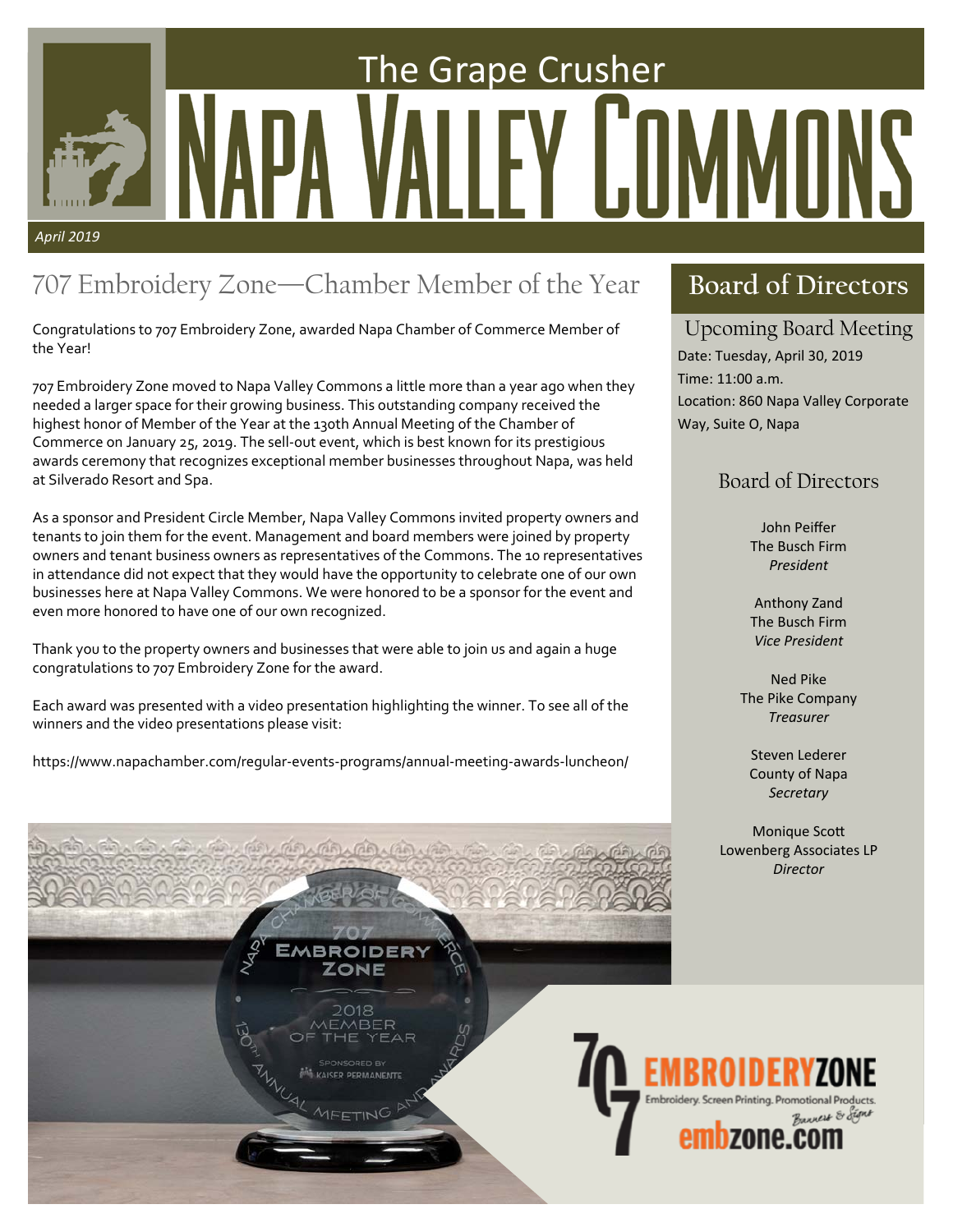# Save the Date - Business After Hours Event at Vista Collina: May 16, 2019

The Napa Chamber of Commerce has several regular event series that run year round. By far our favorite event series and one that seems to sell out every time is Business After Hours; it's always a great opportunity for businesses to connect, laugh, and share a good conversation in a happy‐hour like setting.

We're very excited to see this event coming to The Vista Collina Resort at Napa Valley Commons. Every event hosted by the Vista Collina team has been an unforgettable experience as they pour out generous hospitality. This upcoming event will be no exception. We encourage all Napa Valley Commons businesses and property owners to register and join us.

## **You can register online at: https://business.napachamber.com/events/details/business‐after‐hours‐may‐2019‐6056**

# Get to Know the Companies that Make our Community Great!

We like to feature articles on tenants at Napa Valley Commons. This is an excellent way to promote awareness of the diverse and unique businesses that make up our community. These showcase articles are also featured on the Napa Valley Commons website at www.napavalleycommons.com, reaching a broader Napa Valley audience.

If you would like your business to be featured in an upcoming newsletter, please contact our Assistant Property Manager, Chris Waage at chris@advancedmgmt.com.

# Connect + Collaborate + Engage

The Napa Chamber of Commerce's vision is clear; to "Connect, Collaborate, and Engage". Over the last year, we've worked with the Napa Chamber of Commerce to build greater awareness of the Napa Valley Commons within the business community. We've connected with businesses throughout the Valley and collaborated with businesses within the Commons to support Chamber events and bring attention and new clients to the Commons.



**ENGAGING . CONNECTING . COLLABORATING** 

While we're actively engaging the local business community through various Chamber activities, we would like to do more to engage our businesses in Napa Valley Commons. This newsletter reaches owners and a select number of contacts at the businesses here, but it does not reach many of the employees and individuals that spend their days here. To effectively connect our businesses with one another and the local workforce with the exclusive deals, we would like the help of our readership in spreading this newsletter as well as other important communication from the Association to more of the businesses and people that come here each day.

#### **How can you help?**

- Share this newsletter with employees and coworkers.
- If you're unsure as to whether or not your company's HR Manager, Division Head or Key Manager is receiving this newsletter, send their contact info. to dawn@advancedmgmt.com so that we can be sure that they receive a copy of each newsletter.
- Contact dawn@advancedmgmt.com if you'd like to offer discounts through this newsletter on products and services to the Napa Valley Common's businesses and the local workforce. We'll share your promotions in an upcoming newsletter!

If you're able to help with any of these efforts, please email Chris Waage, our Assistant Property Manager at chris@advancedmgmt.com



**866‐946‐0800 www.napavalleycommons.com www.advancedmgmt.com.com** 

General Inquiries: dawn@advancedmgmt.com (866) 946‐0800 x89

**Accounting** Accounting@advancedmgmt.com (866) 946‐0800 x83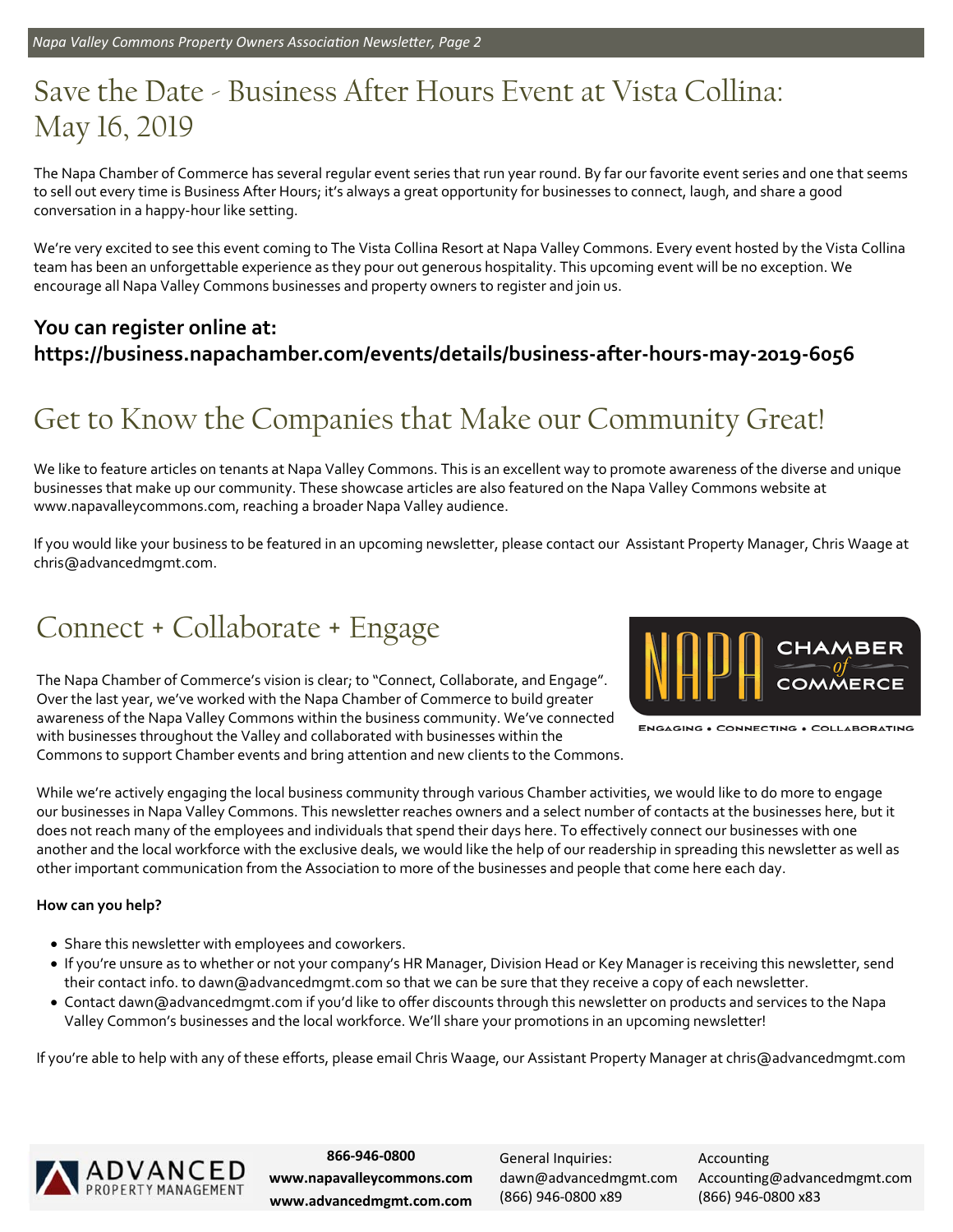*Napa Valley Commons Property Owners AssociaƟon NewsleƩer, Page 3* 

## Sign Repairs Completed by the City of Napa

The Association's extensive Master Sign Program includes more than 150 regulatory signs with 27 different sign types. These different types are made up of everything from bike lane, u-turn, directional, speed limit, and no‐parking signs, as well as several combinations of these signs and more. The Association orders the production of regulatory signs to the Master Sign Program specifications, but once installed they are then maintained or replaced by the City of Napa.

The City of Napa Public Works Department recently performed extensive repairs including several complete replacements of many of our Association's regulatory signs. We would like to thank the City and their maintenance crews for the hard work and support they provide in maintaining our extensive regulatory signage.

# Project Updates

#### **Landscape Frontage Projects and Pedestrian Walkway Planning**

Napa Valley Commons has worked closely with Vista Collina, County of Napa, and Kaiser on three major frontage projects. These projects have been great improvements to the aesthetic design of our business community, and they play a critical role in the master pedestrian thruway planning. Planning is currently underway to connect these frontage projects with crosswalks and additional sidewalk improvements, thus completing the first major portion of our pedestrian thruway project. No doubt all owners and business patrons have enjoyed these recent enhancements as they improve the overall experience for us all!

## **AT&T Cell Tower Project**

The additional AT&T cell tower is nearing completion, located behind the newly constructed Vista Collina property. With few remaining punch list items, the cell tower was recently activated. Those with AT&T service will now experience improved signals for mobile use.

## **Annual Tree Care Project**

Napa Valley Commons recently completed their extensive annual tree care program. This program included the pruning of some 200 trees and the removal of about 30 aged/decaying trees. We thank Commercial Tree Care for their exceptional work and service.

## **Median Landscape Design**

As previously reported, our trees in several median areas are approaching the end of their lifespan or showing signs of decay. After extensive research and analysis, a tree palette was updated with the collaboration of arborist Katie Krebs and design consultant firm WATG. Landscape architecture firm VanderToolen Associates is nearing completion of the construction documents for medians identified as currently needing replacement, upon which we will enter the bidding phase shortly.



**1‐866‐946‐0800 www.napavalleycommons.com www.advancedmgmt.com.com** 

## **UPCOMING EVENTS**



**The Village Events at Vista Colina:** 

**Fridays** – Food Truck Fridays

**Saturdays** – Lawn Hour

**Sundays** – Smokers Sundays

**April 27** – Tacos + Tequila Cooking Class

**May 16** – Business After Hours

**May 30** – Cakebread Cellars Cooking Demo

## **Check out Vista Colina events at: https://villagenapavalley.com/events/**

Would you like to publish events happening in the Commons in this newsletter? Contact Chris Waage, chris@advancedmgmt.com to share the details.

General Inquiries: dawn@advancedmgmt.com (866) 946‐0800 x89

**Accounting** Accounting@advancedmgmt.com (866) 946‐0800 x83